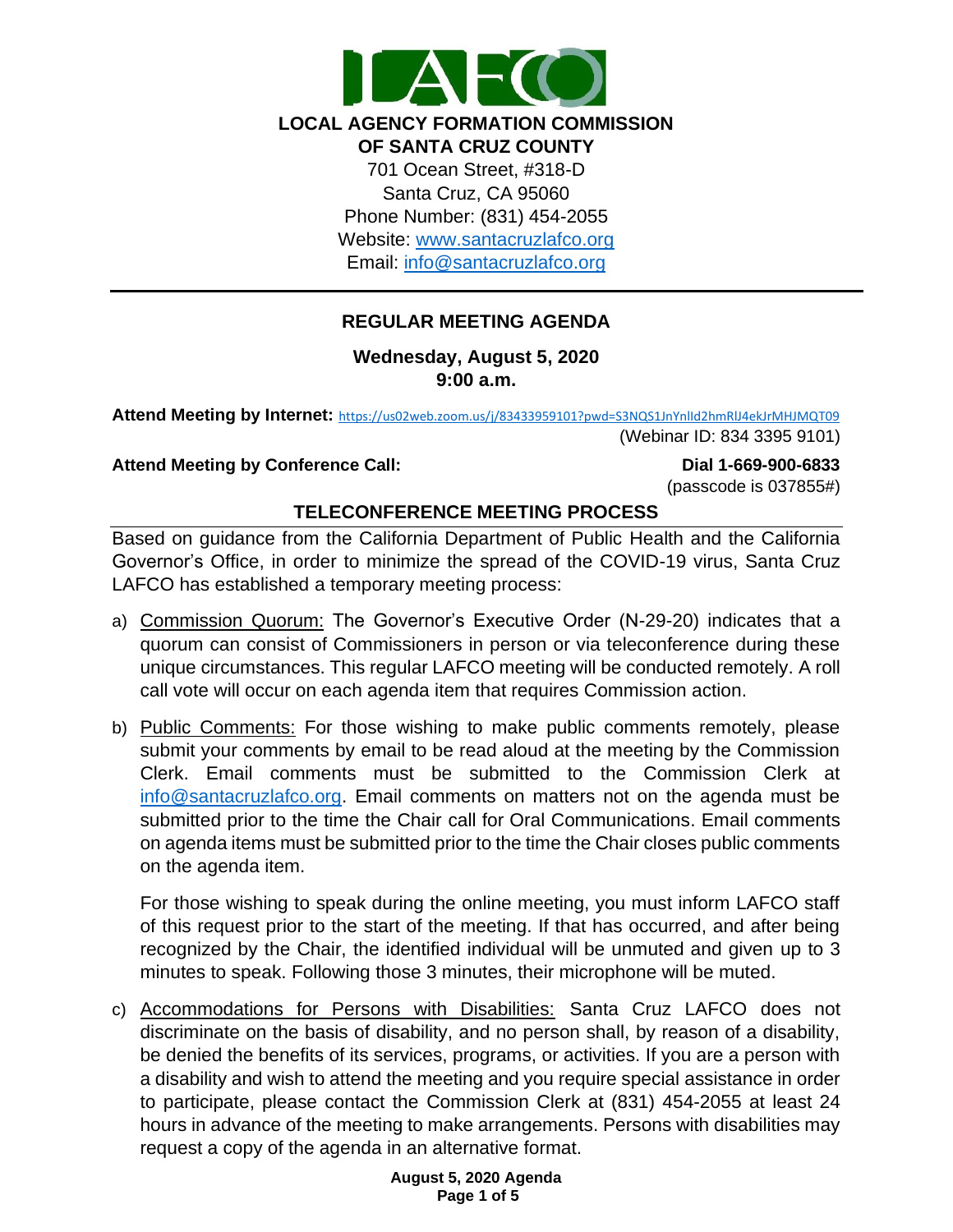## **1. ROLL CALL**

## **2. EXECUTIVE OFFICER'S MESSAGE**

The Executive Officer may make brief announcements in the form of a written report or verbal update, and may not require Commission action.

## **a. "Central and Aptos/La Selva Fire Consolidation" (Project No. DC 20-02)** The

Commission will receive an oral update on the proposed fire consolidation involving Central and Aptos/La Selva Fire Protection Districts. Recommended Action: No action required; Informational item only.

#### **b. Zoom Webinar Platform**

The Commission will receive an oral update on LAFCO's teleconference protocol. Recommended Action: No action required; Informational item only.

#### **3. [ADOPTION OF MINUTES](https://www.santacruzlafco.org/wp-content/uploads/2020/07/3.0-June-3-2020-Draft-Minutes.pdf)**

The Commission will consider approving the minutes from the June 3rd Meeting. Recommended Action: Approve the minutes as presented with any desired changes.

## **4. ORAL COMMUNICATIONS**

This is an opportunity for members of the public to address the Commission on items not on the agenda, provided that the subject matter is within the jurisdiction of the Commission and that no action may be taken on an off-agenda item(s) unless authorized by law.

#### **5. PUBLIC HEARINGS**

Public hearing items require expanded public notification per provisions in State law, directives of the Commission, or are those voluntarily placed by the Executive Officer to facilitate broader discussion.

#### **a. [Sphere of Influence Designation for County Service Area 60](https://www.santacruzlafco.org/wp-content/uploads/2020/07/5a.0-CSA-60-Sphere-Staff-Report.pdf)**

The Commission will consider the adoption of a zero sphere boundary for CSA 60. Recommended Action: Adopt the draft resolution (No. 2020-17) approving the zero sphere of influence designation.

#### **b. [Proposed Policy Updates](https://www.santacruzlafco.org/wp-content/uploads/2020/07/5b.0-Policy-Updates-Staff-Report.pdf)**

The Commission will consider the proposed modifications to LAFCO's Proposal Evaluation, Environmental Review, and Fee Schedule Policies.

Recommended Action: Adopt the draft resolutions (No. 2020-18, 2020-19, and 2020-20) approving the amendments to the policies.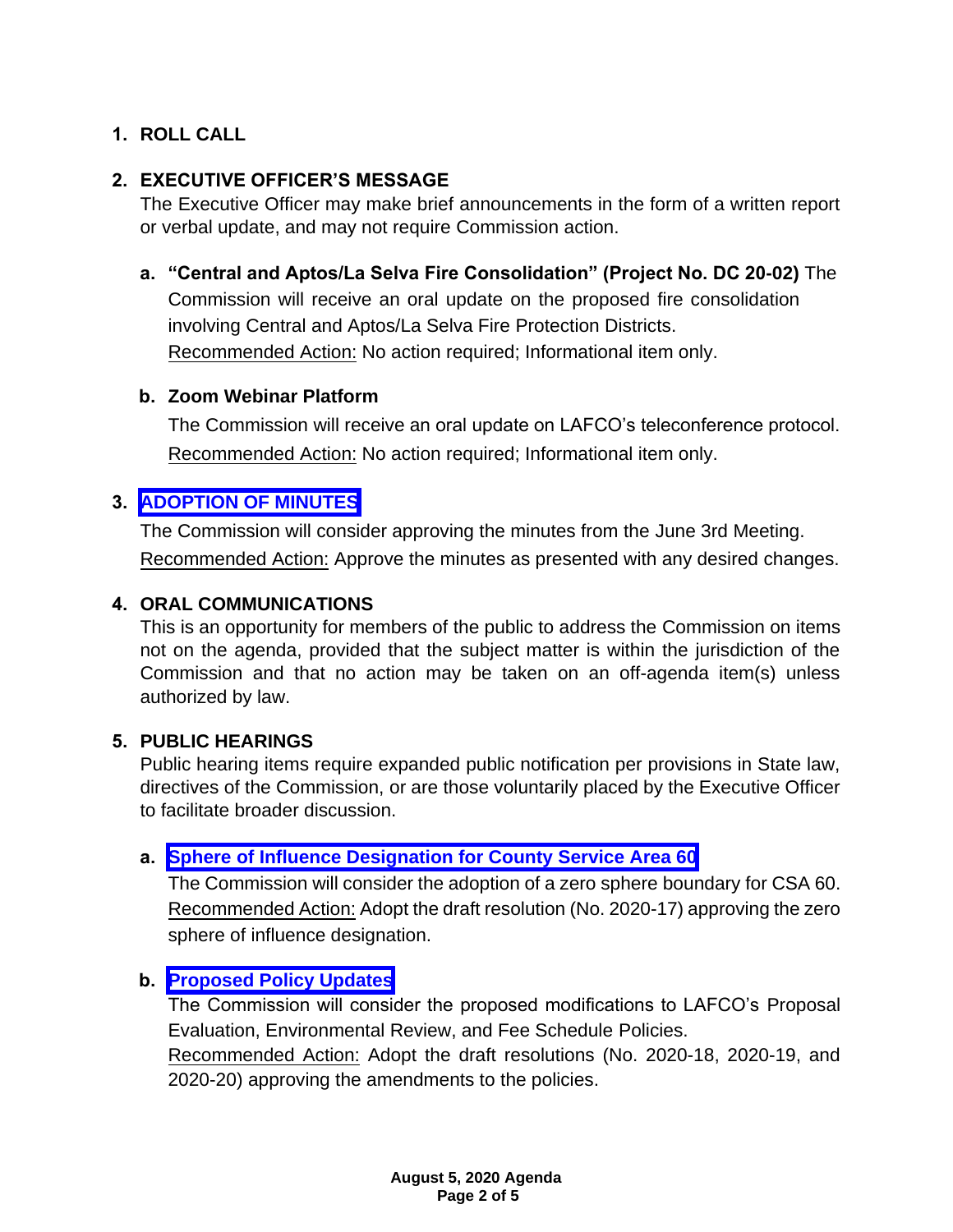## **c. [Service and Sphere Review for County Service Area 9](https://www.santacruzlafco.org/wp-content/uploads/2020/07/5c.0-CSA-9-MSR-Staff-Report.pdf)**

The Commission will consider the adoption of a service and sphere of influence review for County Service Area 9.

Recommended Actions:

- 1) Find that pursuant to Section 15061(b)(3) of the State CEQA Guidelines, LAFCO has determined that the service and sphere of influence review is not subject to the environmental impact evaluation process because it can be seen with certainty that there is no possibility that the activity in question may have a significant effect on the environment, and the activity is not subject to CEQA;
- 2) Determine, pursuant to Government Code Section 56425, the Local Agency Formation Commission of Santa Cruz County is required to develop and determine a sphere of influence for County Service Area 9, and review and update, as necessary;
- 3) Determine, pursuant to Government Code Section 56430, the Local Agency Formation Commission of Santa Cruz County is required to conduct a service review before, or in conjunction with an action to establish or update a sphere of influence; and
- 4) Adopt the draft resolution (LAFCO No. 2020-21) approving the 2020 Service and Sphere of Influence Review for County Service Area 9.

### **6. OTHER BUSINESS**

Other business items involve administrative, budgetary, legislative, or personnel matters and may or may not be subject to public hearings.

#### **a. [Comprehensive Quarterly Report –](https://www.santacruzlafco.org/wp-content/uploads/2020/07/6a.0-Comp-Quarterly-Update-Staff-Report.pdf) Fourth Quarter (FY 2019-20)**

The Commission will receive an update on active proposals, the Commission's work program and adopted budget, recent and upcoming meetings, and other staff activities.

Recommended Action: No action required; Information item only.

#### **b. [Recruitment Process](https://www.santacruzlafco.org/wp-content/uploads/2020/07/6b.0-Recruitment-Process-Staff-Report.pdf)**

The Commission will receive an update on the recruitment process in hiring a new Commission Clerk.

Recommended Action: No action required; Informational item only.

#### **c. [CALAFCO Annual Conference](https://www.santacruzlafco.org/wp-content/uploads/2020/07/6c.0-CALAFCO-Update-Staff-Report.pdf)**

The Commission will receive an update on this year's annual conference and upcoming CALAFCO Board election process.

Recommended Actions:

- 1) Designate a Voting Delegate for the upcoming election; and
- 2) Consider possible nominations for the Coastal Region's upcoming vacancies on CALAFCO's Board of Directors.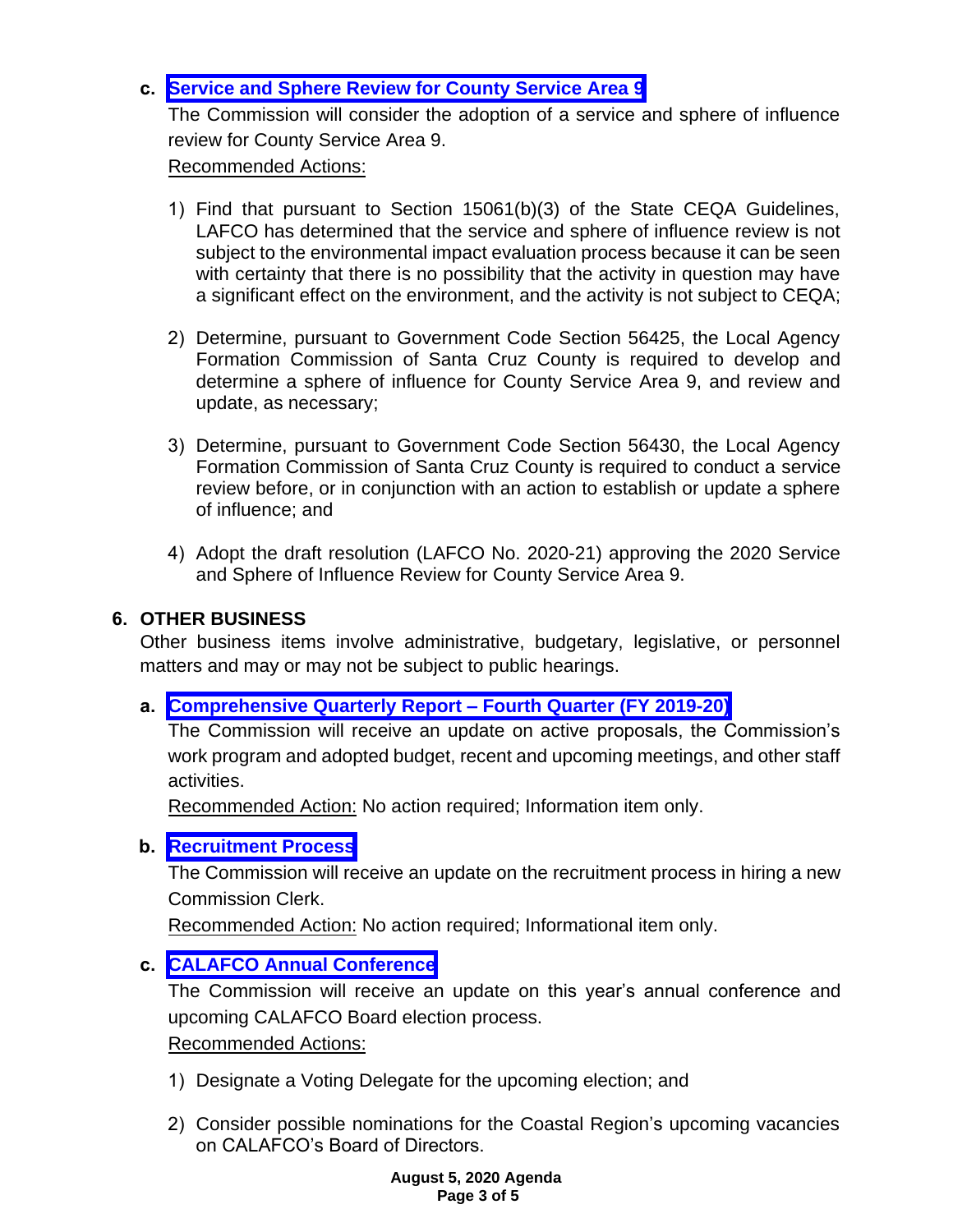## **7. WRITTEN CORRESPONDENCE**

LAFCO staff receives written correspondence and other materials on occasion that may or may not be related to a specific agenda item. Any correspondence presented to the Commission will also be made available to the general public. Any written correspondence distributed to the Commission less than 72 hours prior to the meeting will be made available for inspection at the hearing and posted on LAFCO's website.

## **a. [CALAFCO Correspondence](https://www.santacruzlafco.org/wp-content/uploads/2020/07/7a.0-Written-Correspondence-Staff-Report.pdf)**

The Commission will review recent correspondence sent to the LAFCO Office.

Recommended Action: No action required; Informational item only.

## **8. PRESS ARTICLES**

LAFCO staff monitors newspapers, publications, and other media outlets for any news affecting local cities, districts, and communities in Santa Cruz County. Articles are presented to the Commission on a periodic basis.

## **a. [Press Articles during the Months of May, June, and July](https://www.santacruzlafco.org/wp-content/uploads/2020/07/8a.0-Press-Articles-Staff-Report.pdf)**

The Commission will receive an update on recent LAFCO-related news occurring around the county and throughout California.

Recommended Action: No action required; Informational item only.

## **9. COMMISSIONERS' BUSINESS**

This is an opportunity for Commissioners to comment briefly on issues not listed on the agenda, provided that the subject matter is within the jurisdiction of the Commission. No discussion or action may occur or be taken, except to place the item on a future agency if approved by Commission majority. The public may address the Commission on these informational matters.

#### **10. ADJOURNMENT**

LAFCO's next regular meeting is scheduled for Wednesday, September 2, 2020 at 9:00 a.m.

#### **ADDITIONAL NOTICES:**

Campaign Contributions

State law (Government Code Section 84308) requires that a LAFCO Commissioner disqualify herself or himself from voting on an application involving an "entitlement for use" (such as an annexation or sphere amendment) if, within the last twelve months, the Commissioner has received \$250 or more in campaign contributions from an applicant, any financially interested person who actively supports or opposes an application, or an agency (such as an attorney, engineer, or planning consultant) representing an applicant or interested participant. The law also requires any applicant or other participant in a LAFCO proceeding to disclose the amount and name of the recipient Commissioner on the official record of the proceeding.

The Commission prefers that the disclosure be made on a standard form that is filed with the Commission's Secretary-Clerk at least 24 hours before the LAFCO hearing begins. If this is not possible, a written or oral disclosure can be made at the beginning of the hearing. The law also prohibits an applicant or other participant from making a contribution of \$250 or more to a LAFCO Commissioner while a proceeding is pending or for 3 months afterward. Disclosure forms and further information can be obtained from the LAFCO office at Room 318-D, 701 Ocean Street, Santa Cruz CA 95060 (phone 831-454-2055).

#### Contributions and Expenditures Supporting and Opposing Proposals

Pursuant to Government Code Sections §56100.1, §56300(b), §56700.1, §59009, and §81000 et seq., and Santa Cruz LAFCO's Policies and Procedures for the Disclosures of Contributions and Expenditures in Support of and Opposition to proposals, any person or combination of persons who directly or indirectly contributes a total of \$1,000 or more or expends a total of \$1,000 or more in support of or opposition to a LAFCO Proposal must comply with the disclosure requirements of the Political Reform Act (Section 84250). These requirements contain provisions for making disclosures of contributions and expenditures at specified intervals. Additional information may be obtained at the Santa Cruz County Elections Department, 701 Ocean Street, Room 210, Santa Cruz CA 95060 (phone 831-454-2060).

> **August 5, 2020 Agenda Page 4 of 5**